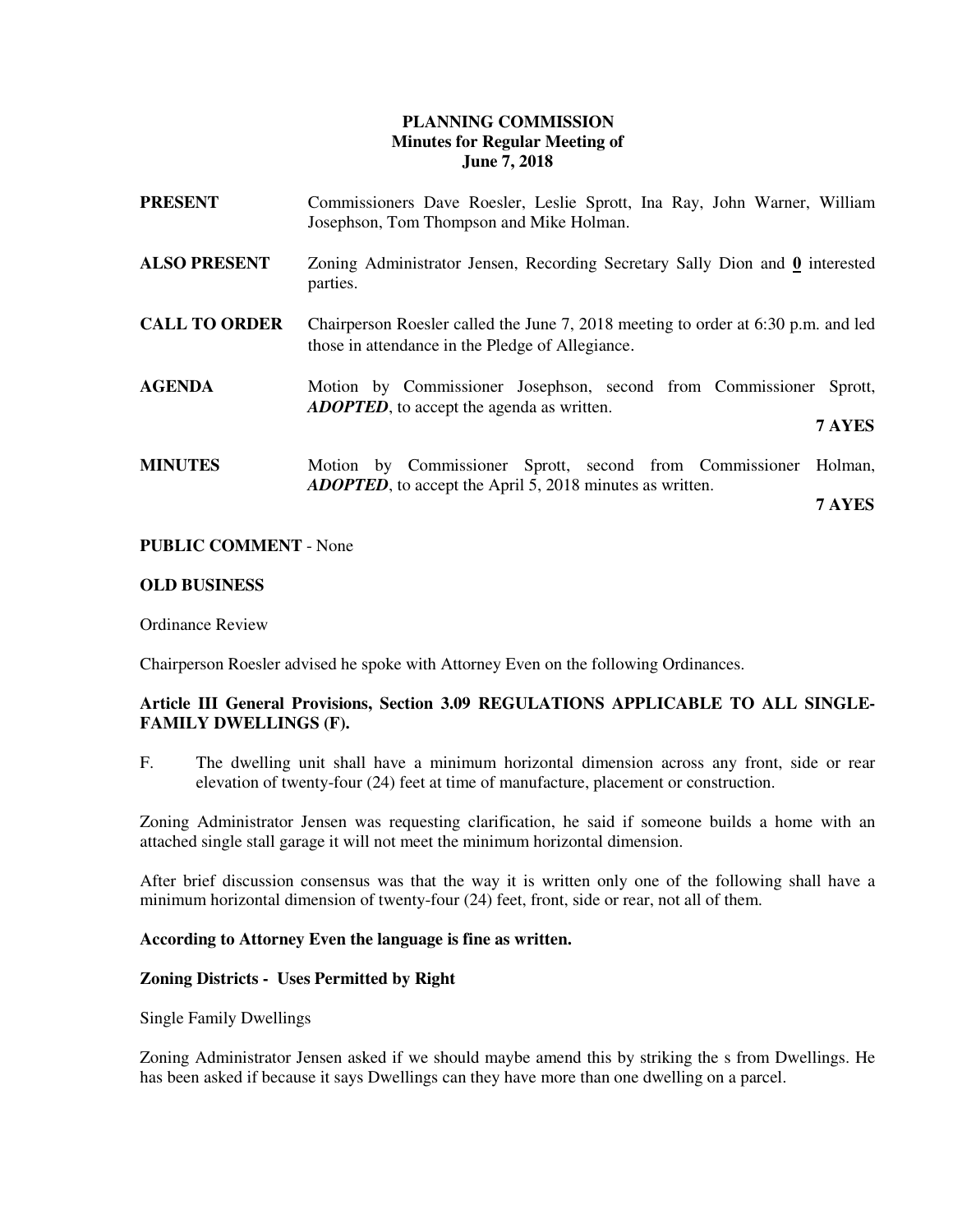Chairperson Roesler stated he believes the way this is written speaks to the entire District not one parcel. He advised he will make a note to check with Attorney Even on this matter.

## **According to Attorney Even the language is fine as written. Single Family Dwellings applies to the Article as a whole not a parcel of land.**

## **Article III General Provisions, Section 3.07 PROJECTIONS INTO YARDS**

D. Eaves may project into any yard setback but shall not project into any such setback more than Twenty-Four inches.

# **Article III, General Provisions, Section 3.08 ACCESSORY BUILDINGS AND USES**

F. Setbacks for detached accessory buildings shall be measured to the eaves of the building.

Zoning Administrator Jensen stated he believes this is conflicting.

**According to Attorney Even the language is fine as written. Section 3.07 Projections Into Yards applies to principal structures and Section 3.08 Accessory Buildings and Uses applies to accessory structures.** 

Zoning Administrator Jensen also stated that he would like clarification if a lean-to should be considered as part of the footprint.

**It seems this was written incorrectly. The word footprint should have been square footage. Now the lean to is not included in the minimum square footage but still has to meet setbacks. Chairperson Roesler will talk with Attorney Even again about this one.** 

### **Article III, General Provisions, Section 3.22 TEMPORARY SALES**

**Article III, General Provisions, Section 3.22 RESIDENTIAL GARAGE/ BASEMENT/ YARD SALES** 

The **owner/occupant** of the principal single-family dwelling shall be entitled by right to hold two (2) garage/ basement/ yard sales per calendar year, not to exceed a maximum of three (3) consecutive days per sale.

There are two issues, the first being there are two Section 3.22, seeing they are similar topics it was suggested to make Temporary Sales A and Residential Garage/Basement/Yard Sales B. The other issue is maybe where it says owner/occupant it should be amended to say owner or occupant.

## **According to Attorney Even it would be fine to amend Section 3.22 Temporary Sales to Section 3.22A and Section 3.22 Residential Garage/Basement/Yard Sales to Section 3.22B and to amend owner/occupant to owner or occupant.**

### In Zoning Districts **USES PERMITTED BY RIGHT**

Family day care homes. Family group care facilities.

### **USES PERMITTED BY SPECIAL LAND USE**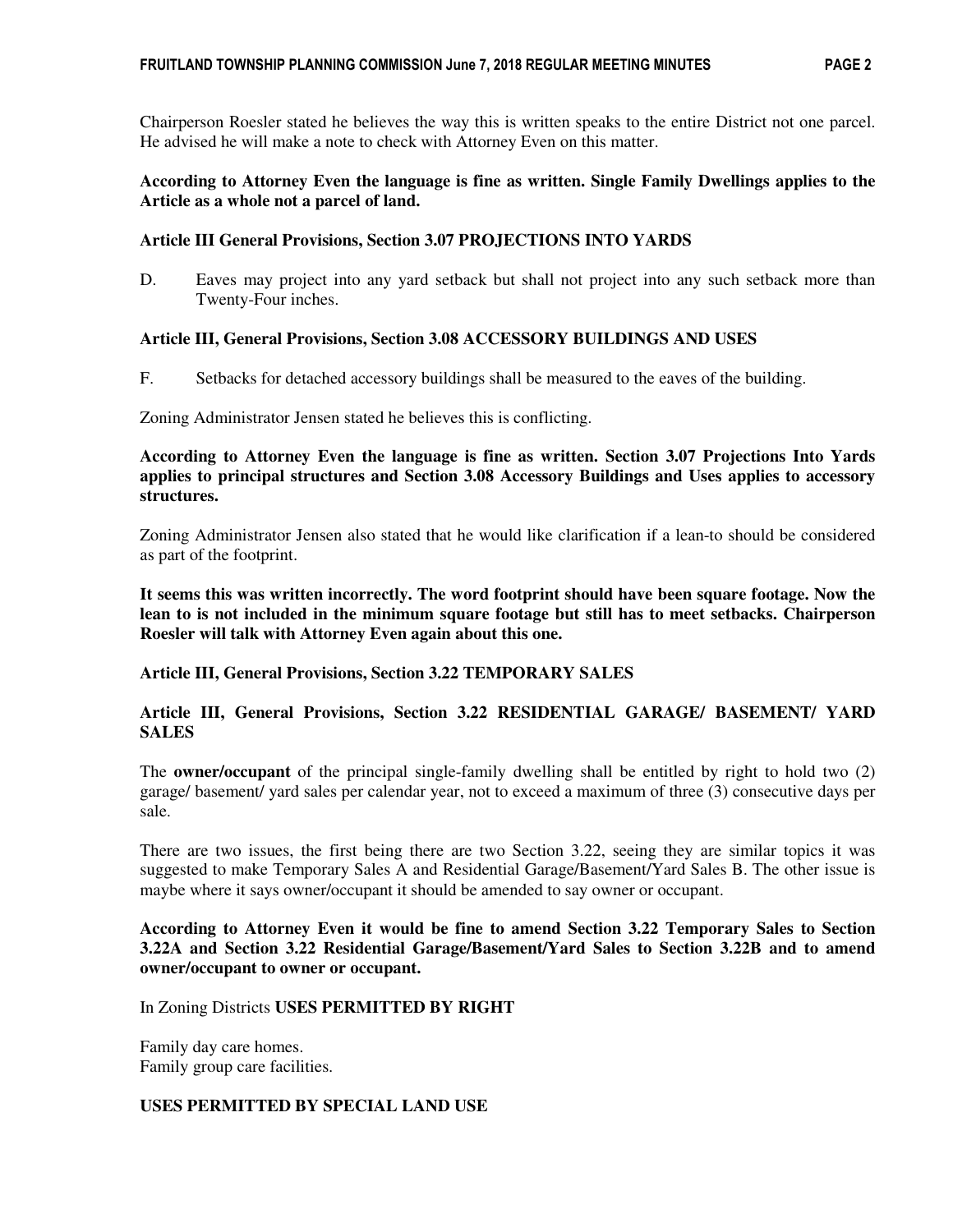We do not have a definition of Family group care facilities. Definitions need to be reviewed and further discussion held.

**Commissioner Sprott put together information on Definitions – D, F & S and also on individual Zoning Districts. D covers Day Care(s), F covers definition of Family and S covers State Licensed Residential Facility.** 

**Chairperson Roesler will clarify with Attorney Even that maybe we just need to move the State Licensed Residential Facility definitions up under the Day Care(s).** 

Article III, General Provisions, Section 3.23 **NON-CONFORMING BUILDINGS, STRUCTURES AND USES** 

- E. Lots of Record.
	- 4. In the Medium Density Residential (MDR), Medium High Density Residential (MHDR), High Density Residential (HDR), Lake Michigan Shoreline (LMSD), Inland Lakes (ILD) and North Duck Lake Overlay (NDLOD) zoning districts, if two or more adjacent nonconforming vacant lots of record are held in common ownership, said lots shall be considered to be an undivided parcel for purposes of obtaining a zoning permit and shall be combined into a parcel (s) that has a lot width of at least 90 feet and a lot size of at least 50 percent of the minimum lot area required in the zoning district where the parcel (s) are located.

Zoning Administrator Jensen asks how come this is only for certain districts. Consensus was to discuss this further.

#### **Chairperson Roesler will discuss this further will Attorney Even. Possibly we just need to add the Districts that were left out.**

Zoning Administrator Jensen asks if temporary/tent structures should be considered as Accessory Buildings. He believes the existing definitions are vague, and that this type of structure needs a specific definition.

#### **Attorney Even is looking further into the temporary/tent structures.**

In Zoning Districts - **SITE DEVELOPMENT STANDARDS**

|      |  | Minimum Dwelling Unit Floor   1,120 square feet GFA/960 square feet GFA on ground floor |
|------|--|-----------------------------------------------------------------------------------------|
| Area |  |                                                                                         |

Commissioner Josephson asks why it is 960 square GFA on the ground floor. Why not 800 or another number?

Zoning Administrator Jensen also commented that most places have three categories, 1 story, 1 ½ stories and 2 stories.